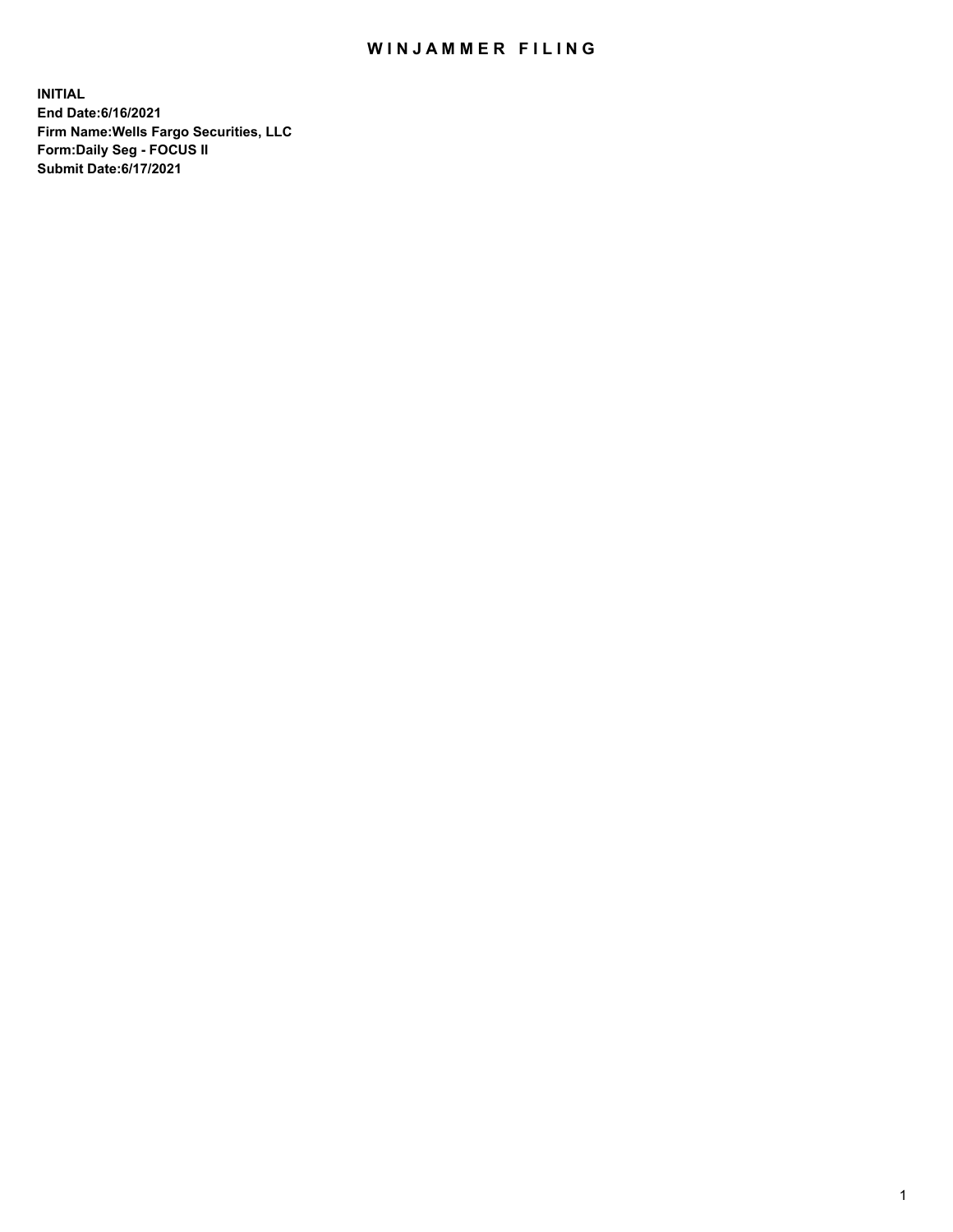**INITIAL End Date:6/16/2021 Firm Name:Wells Fargo Securities, LLC Form:Daily Seg - FOCUS II Submit Date:6/17/2021 Daily Segregation - Cover Page**

| Name of Company                                                                                                                                                                                                                                                                                                                | <b>Wells Fargo Securities LLC</b>                                           |
|--------------------------------------------------------------------------------------------------------------------------------------------------------------------------------------------------------------------------------------------------------------------------------------------------------------------------------|-----------------------------------------------------------------------------|
| <b>Contact Name</b>                                                                                                                                                                                                                                                                                                            | <b>James Gnall</b>                                                          |
| <b>Contact Phone Number</b>                                                                                                                                                                                                                                                                                                    | 917-699-6822                                                                |
| <b>Contact Email Address</b>                                                                                                                                                                                                                                                                                                   | james.w.gnall@wellsfargo.com                                                |
| FCM's Customer Segregated Funds Residual Interest Target (choose one):<br>a. Minimum dollar amount: ; or<br>b. Minimum percentage of customer segregated funds required:% ; or<br>c. Dollar amount range between: and; or<br>d. Percentage range of customer segregated funds required between: % and %.                       | 270,000,000<br>$\underline{\mathbf{0}}$<br>0 <sub>0</sub><br>0 <sub>0</sub> |
| FCM's Customer Secured Amount Funds Residual Interest Target (choose one):<br>a. Minimum dollar amount: ; or<br>b. Minimum percentage of customer secured funds required:%; or<br>c. Dollar amount range between: and; or<br>d. Percentage range of customer secured funds required between: % and %.                          | 40,000,000<br>$\overline{\mathbf{0}}$<br>00<br>0 <sub>0</sub>               |
| FCM's Cleared Swaps Customer Collateral Residual Interest Target (choose one):<br>a. Minimum dollar amount: ; or<br>b. Minimum percentage of cleared swaps customer collateral required:% ; or<br>c. Dollar amount range between: and; or<br>d. Percentage range of cleared swaps customer collateral required between:% and%. | 400,000,000<br><u>0</u><br>00<br>00                                         |

Attach supporting documents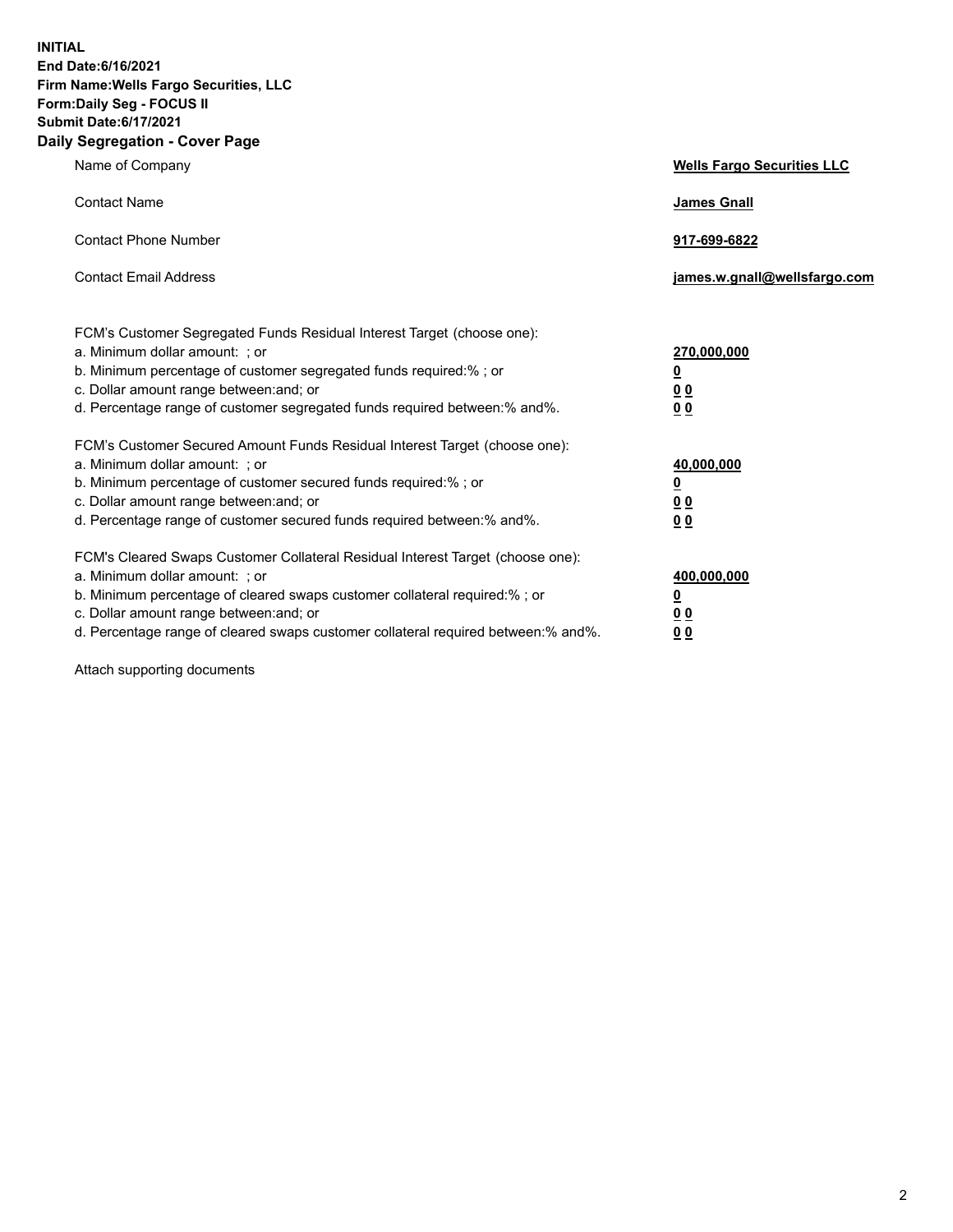**INITIAL End Date:6/16/2021 Firm Name:Wells Fargo Securities, LLC Form:Daily Seg - FOCUS II Submit Date:6/17/2021**

## **Daily Segregation - Secured Amounts**

|    | Foreign Futures and Foreign Options Secured Amounts                                         |                                   |
|----|---------------------------------------------------------------------------------------------|-----------------------------------|
|    | Amount required to be set aside pursuant to law, rule or regulation of a foreign            | $0$ [7305]                        |
|    | government or a rule of a self-regulatory organization authorized thereunder                |                                   |
| 1. | Net ledger balance - Foreign Futures and Foreign Option Trading - All Customers             |                                   |
|    | A. Cash                                                                                     | 193,750,200 [7315]                |
|    | B. Securities (at market)                                                                   | 219,027,273 [7317]                |
| 2. | Net unrealized profit (loss) in open futures contracts traded on a foreign board of trade   | 59,207,697 [7325]                 |
| 3. | Exchange traded options                                                                     |                                   |
|    | a. Market value of open option contracts purchased on a foreign board of trade              | 29 [7335]                         |
|    | b. Market value of open contracts granted (sold) on a foreign board of trade                | -16,704 [7337]                    |
| 4. | Net equity (deficit) (add lines 1. 2. and 3.)                                               | 471,968,495 [7345]                |
| 5. | Account liquidating to a deficit and account with a debit balances - gross amount           | 1,483,964 [7351]                  |
|    | Less: amount offset by customer owned securities                                            | -1,483,476 [7352] 488 [7354]      |
| 6. | Amount required to be set aside as the secured amount - Net Liquidating Equity              | 471,968,983 [7355]                |
|    | Method (add lines 4 and 5)                                                                  |                                   |
| 7. | Greater of amount required to be set aside pursuant to foreign jurisdiction (above) or line | 471,968,983 [7360]                |
|    | 6.                                                                                          |                                   |
|    | FUNDS DEPOSITED IN SEPARATE REGULATION 30.7 ACCOUNTS                                        |                                   |
| 1. | Cash in banks                                                                               |                                   |
|    | A. Banks located in the United States                                                       | 76,290,581 [7500]                 |
|    | B. Other banks qualified under Regulation 30.7                                              | 56,023,678 [7520] 132,314,259     |
|    |                                                                                             | [7530]                            |
| 2. | Securities                                                                                  |                                   |
|    | A. In safekeeping with banks located in the United States                                   | 115,644,049 [7540]                |
|    | B. In safekeeping with other banks qualified under Regulation 30.7                          | 0 [7560] 115,644,049 [7570]       |
| 3. | Equities with registered futures commission merchants                                       |                                   |
|    | A. Cash                                                                                     | 48,288,546 [7580]                 |
|    | <b>B.</b> Securities                                                                        | 108,387,909 [7590]                |
|    | C. Unrealized gain (loss) on open futures contracts                                         | -20,744,178 [7600]                |
|    | D. Value of long option contracts                                                           | 29 [7610]                         |
|    | E. Value of short option contracts                                                          | -16,704 [7615] 135,915,602 [7620] |
| 4. | Amounts held by clearing organizations of foreign boards of trade                           |                                   |
|    | A. Cash                                                                                     | $0$ [7640]                        |
|    | <b>B.</b> Securities                                                                        | $0$ [7650]                        |
|    | C. Amount due to (from) clearing organization - daily variation                             | $0$ [7660]                        |
|    | D. Value of long option contracts                                                           | $0$ [7670]                        |
|    | E. Value of short option contracts                                                          | 0 [7675] 0 [7680]                 |
| 5. | Amounts held by members of foreign boards of trade                                          |                                   |
|    | A. Cash                                                                                     | -57,182,286 [7700]                |
|    | <b>B.</b> Securities                                                                        | 215,133,130 [7710]                |
|    | C. Unrealized gain (loss) on open futures contracts                                         | 60,993,386 [7720]                 |
|    | D. Value of long option contracts                                                           | $0$ [7730]                        |
|    | E. Value of short option contracts                                                          | 0 [7735] 218,944,230 [7740]       |
| 6. | Amounts with other depositories designated by a foreign board of trade                      | $0$ [7760]                        |
| 7. | Segregated funds on hand                                                                    | $0$ [7765]                        |
| 8. | Total funds in separate section 30.7 accounts                                               | 602,818,140 [7770]                |
| 9. | Excess (deficiency) Set Aside for Secured Amount (subtract line 7 Secured Statement         | 130,849,157 [7380]                |
|    | Page 1 from Line 8)                                                                         |                                   |

- 10. Management Target Amount for Excess funds in separate section 30.7 accounts **40,000,000** [7780]
- 11. Excess (deficiency) funds in separate 30.7 accounts over (under) Management Target **90,849,157** [7785]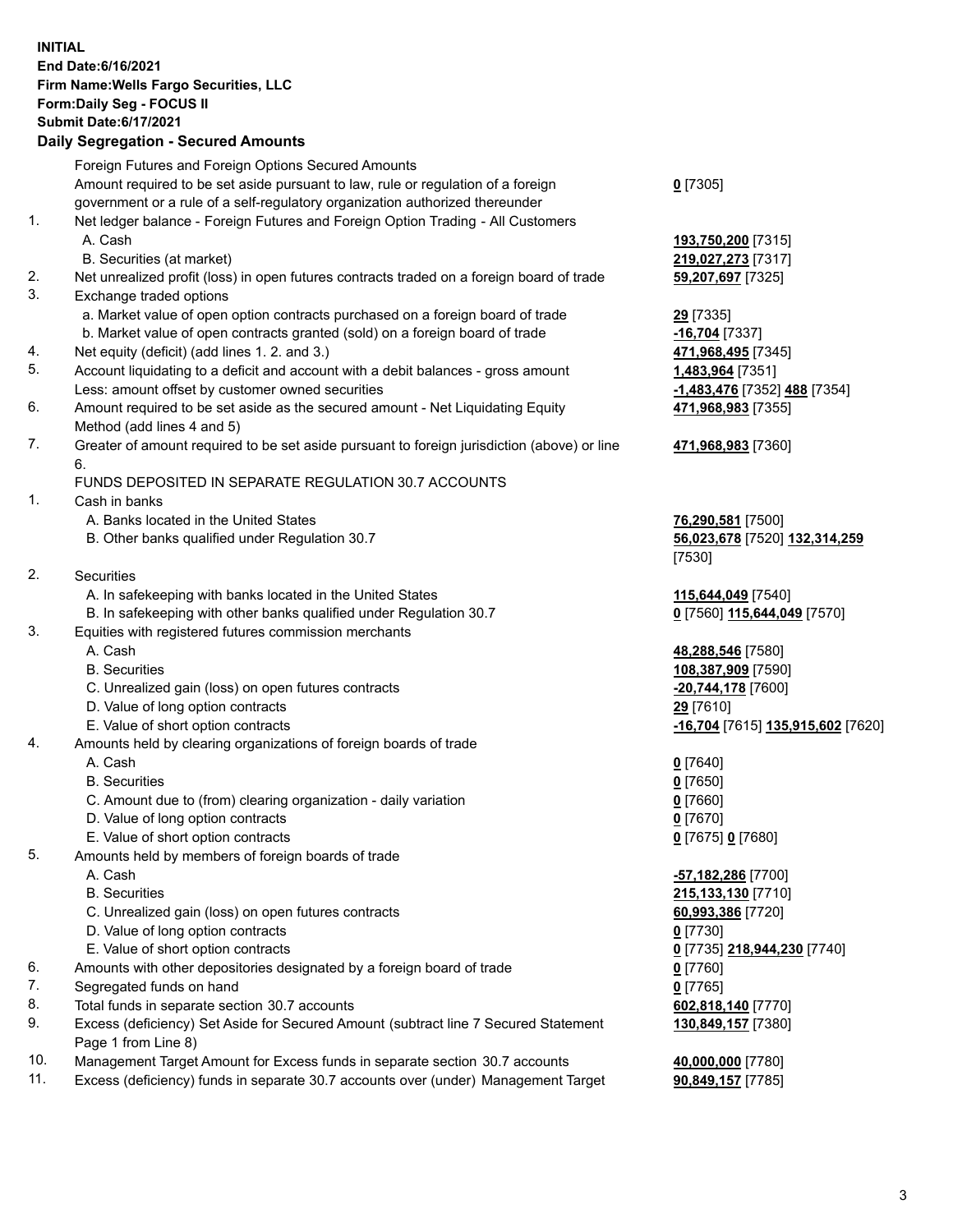**INITIAL End Date:6/16/2021 Firm Name:Wells Fargo Securities, LLC Form:Daily Seg - FOCUS II Submit Date:6/17/2021 Daily Segregation - Segregation Statement** SEGREGATION REQUIREMENTS(Section 4d(2) of the CEAct) 1. Net ledger balance A. Cash **3,375,037,018** [7010] B. Securities (at market) **1,952,723,467** [7020] 2. Net unrealized profit (loss) in open futures contracts traded on a contract market **-514,837,467** [7030] 3. Exchange traded options A. Add market value of open option contracts purchased on a contract market **896,206,148** [7032] B. Deduct market value of open option contracts granted (sold) on a contract market **-1,000,224,611** [7033] 4. Net equity (deficit) (add lines 1, 2 and 3) **4,708,904,555** [7040] 5. Accounts liquidating to a deficit and accounts with debit balances - gross amount **137,257,089** [7045] Less: amount offset by customer securities **-136,908,780** [7047] **348,309** [7050] 6. Amount required to be segregated (add lines 4 and 5) **4,709,252,864** [7060] FUNDS IN SEGREGATED ACCOUNTS 7. Deposited in segregated funds bank accounts A. Cash **184,103,338** [7070] B. Securities representing investments of customers' funds (at market) **0** [7080] C. Securities held for particular customers or option customers in lieu of cash (at market) **964,122,931** [7090] 8. Margins on deposit with derivatives clearing organizations of contract markets A. Cash **1,538,718,711** [7100] B. Securities representing investments of customers' funds (at market) **1,480,438,354** [7110] C. Securities held for particular customers or option customers in lieu of cash (at market) **988,600,536** [7120] 9. Net settlement from (to) derivatives clearing organizations of contract markets **155,656,139** [7130] 10. Exchange traded options A. Value of open long option contracts **896,206,148** [7132] B. Value of open short option contracts **-1,000,224,611** [7133] 11. Net equities with other FCMs A. Net liquidating equity **0** [7140] B. Securities representing investments of customers' funds (at market) **0** [7160] C. Securities held for particular customers or option customers in lieu of cash (at market) **0** [7170] 12. Segregated funds on hand **0** [7150] 13. Total amount in segregation (add lines 7 through 12) **5,207,621,546** [7180] 14. Excess (deficiency) funds in segregation (subtract line 6 from line 13) **498,368,682** [7190] 15. Management Target Amount for Excess funds in segregation **270,000,000** [7194]

16. Excess (deficiency) funds in segregation over (under) Management Target Amount Excess

**228,368,682** [7198]